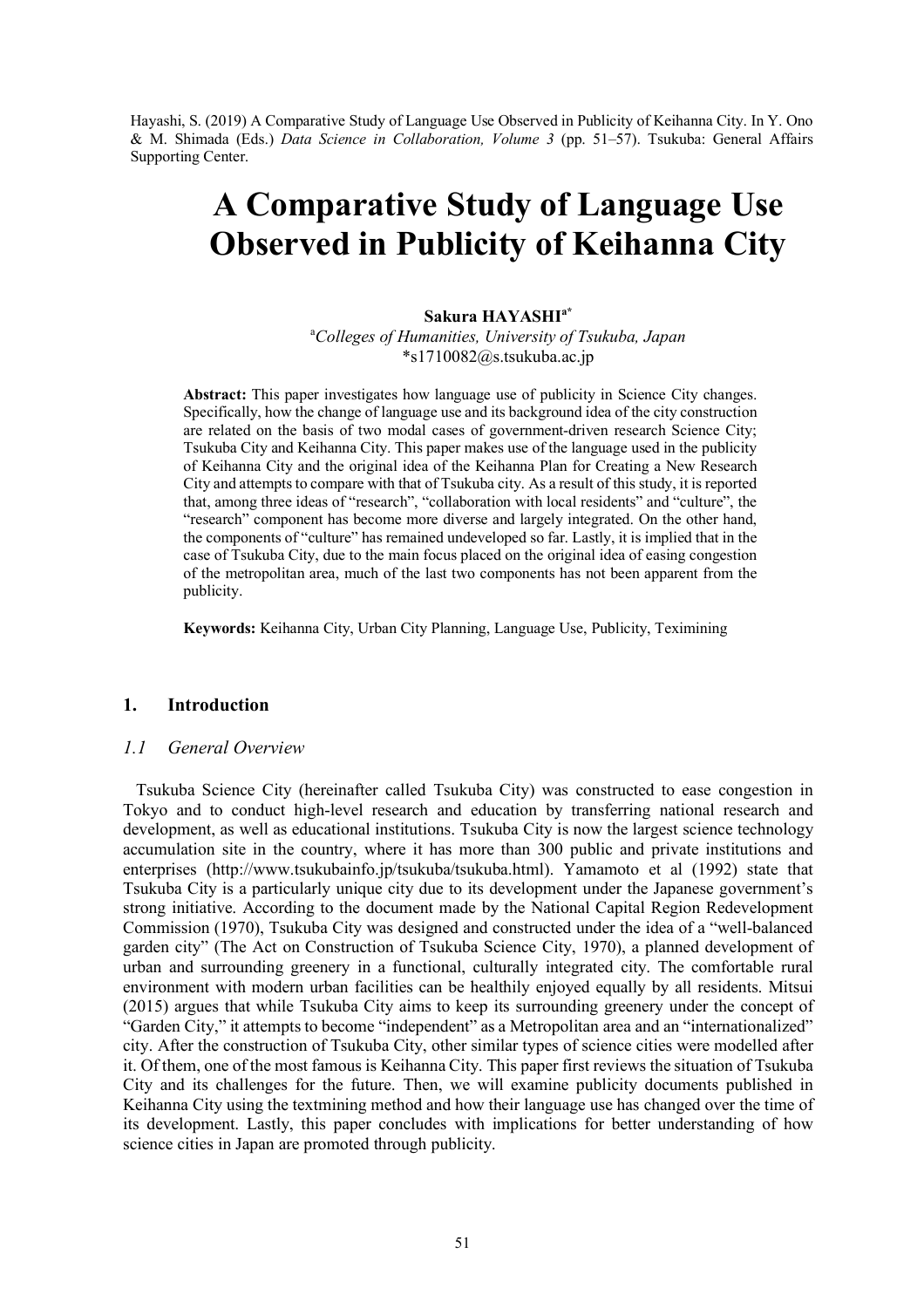#### *1.2 Challenges of Tsukuba City*

The original intention of Tsukuba City is to be an independent and international garden city. The land use in Tsukuba is unlike that of any other city in the world; the uniqueness is that its settlement area is in the center of the science city, and the job area is peripheral (Yamamoto et al., 1992). The population here is still increasing, while generally decreasing in other Japanese science cities (Statistics Tsukuba, 2019). Due to its specific backgrounds, Tsukuba City has the following types of apparently contrary characteristics such as "Japanese traditionality and internationality," "science and culture," and "locality and universality" (The Japan Industrial Structure Institute, 1990).

 As far as these observations are concerned, the government development in the Tsukuba area looks successful so far. However, there are several problems that need to be solved for the future development of the science city. As described, Tsukuba City was developed under the government's strong leadership and the Act on Construction of Tsukuba Science City (1970) clearly stated that the development of Tsukuba Science City, as a well-balanced garden city, directly leads to the reduction of overpopulation in the developing and expanding metropolitan area. During the development process, the city has attracted more residents, both foreign and domestic. There has also been construction of several research institutes and national and private universities. However, especially after the Tsukuba Express was operated in 2005, the situation seems to have changed. Firstly, some residents moved out of Tsukuba and an increasing number of students started to commute from the metropolitan area to work or study, instead of living in the garden city. The population of Tsukuba appears to be increasing compared with other cities, but the crucial point is that the "rate" of increase in the number of residents who should be living and working in Tsukuba City is not so large. This means that Tsukuba City has not been independent recently as the statements by the law should expect and some other actions are needed to increase the comfort of Tsukuba City.

 In summary, Tsukuba City has not adapted well to the accommodation of population and the provision of comfort. Moreover, Tsukuba City has become a commuter city after Tsukuba Express opened, and while it had been expected to grow as an "independent" city at first, it now faces the serious contradictory situation of the initial garden city idea and the reality of urbanization.

#### *1.3 Comparison with Keihanna City*

 In evaluating how Tsukuba City has developed so far, it is necessary to compare the city with other types of science cities that were constructed and developed under the government's initiative. In this study, I focused on a city from the Kansai Area, Kansai Cultural Science and Research City (hereinafter called Keihanna City). Keihanna City is in the Keihanna hills stretching over Kyoto, Osaka, and Nara prefectures in western Japan. Keihanna City was constructed and maintained under the Kansai Science City Construction Act (1987) as Japan's national projects – much like the Tsukuba Science City in the east of Japan (https://www.kri.or.jp/en/

whats keihanna/). Boasting more than 140 research facilities, including universities and cultural facilities, the city has accomplished remarkable success in the fields of cultural and scientific research.

 The differences between the two cities are summarized as follows: Tsukuba City was constructed under the idea of "garden city" and was intended to become "independent" to solve the issue of overgeneralization of the metropolitan area. In contrast, Keihanna City was constructed under the idea of strengthening culture, academy, and research functions and promoting Japan's economic potentials. In addition, the Keihanna Plan for Creating a New Research City (http://www.

mlit.go.jp/crd/daisei/daikan/aratana\_plan.pdf) clearly states that the City should enhance collaboration with residents to foster the band of research city. Thus, the three unique points of Keihanna City are: (1) Science and technology, (2) Collaboration with residents, and (3) Culture.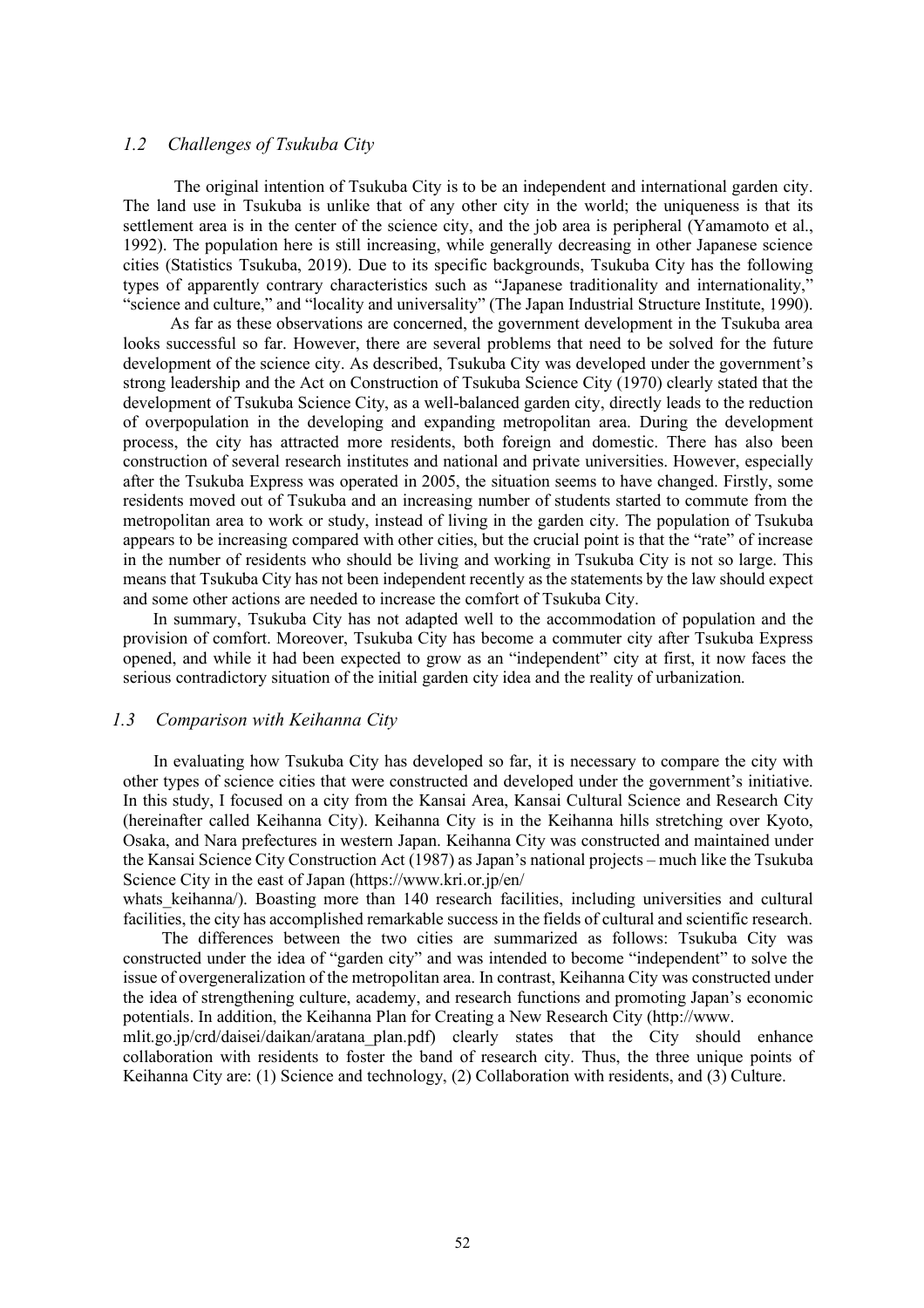#### **2. Purpose of This Paper**

Although these two cities are similarly developed under the government's initiative, their situations differ. The purpose of this paper is to examine how these differences appear in publicity documents. This paper poses the following two research questions:

- 1. What changes are observed in the language use in Keihanna View from 2017 to 2019 during the city's recent development?
- 2. How are the changes related to the social or political ideas behind the observed change of language use?

## **3. Procedure**

#### *3.1 Data Collection*

This paper examines the quarterly publicity of "Keihanna View." This was published by the Public Foundation of Kansai Research Institute, which promotes the culture and research administration of Keihanna City. I visited the office and collected paper-based literature in addition to the web-based one. Then, I interviewed two of the executive staff to better understand the history and geographical background of Keihanna City. Kansai Academic Research Survey Meeting (so-called Okuda-Kondankai) provided detailed resources.

 Keihanna View has been published four times a year in March, June, September, and December since 2007. Thus, the materials from vol.1 in MM 2007 to vol.43 in December 2019 were collected and converted into a database. Keihanna View is comprised of two types of content: contributions and special issues. The special issues are concerned with the important events or activities about Keihanna City, company introductions, and its culture introductions and news. Figure 1 shows the corpus constructed in this research. The number of collected words is 14,657.

| text                 | year | volume | page | text type |
|----------------------|------|--------|------|-----------|
| 寄稿                   | 2019 | 43     |      | 0 見出し     |
| けいはんな学研都市を 活性化する教育機創 | 2019 | 43     |      | 0タイトル     |
| 関西文化学術研究都市(けいはんな)は筑波 | 2019 | 43     |      | 0 本文      |
| つくばは、国策主導、一極集中、筑波大学  | 2019 | 43     |      | 0 本文      |
| けいはんなは、民活主導、12クラスター、 | 2019 | 43     |      | 0 本文      |
| けいはんなはその名称から「文化」が特徴  | 2019 | 43     |      | 0 本文      |
| 東京在住の研究者から、次のように関西を  | 2019 | 43     |      | 0 本文      |
| 関西はいいね。              | 2019 | 43     |      | 0 本文      |

Figure 1. Screenshot of the corpus constructed in this paper.

# *3.2 Analysis*

KH-coder (version 3) was employed in the analysis. The target data are those from March 2017 through December 2019, when the third development plan in Keihanna City was introduced. The resources were divided into the following three periods: the first period (2017), the second period (2018), and the third period (2019). In this research, we analyzed the frequency of words and co-occurrence network.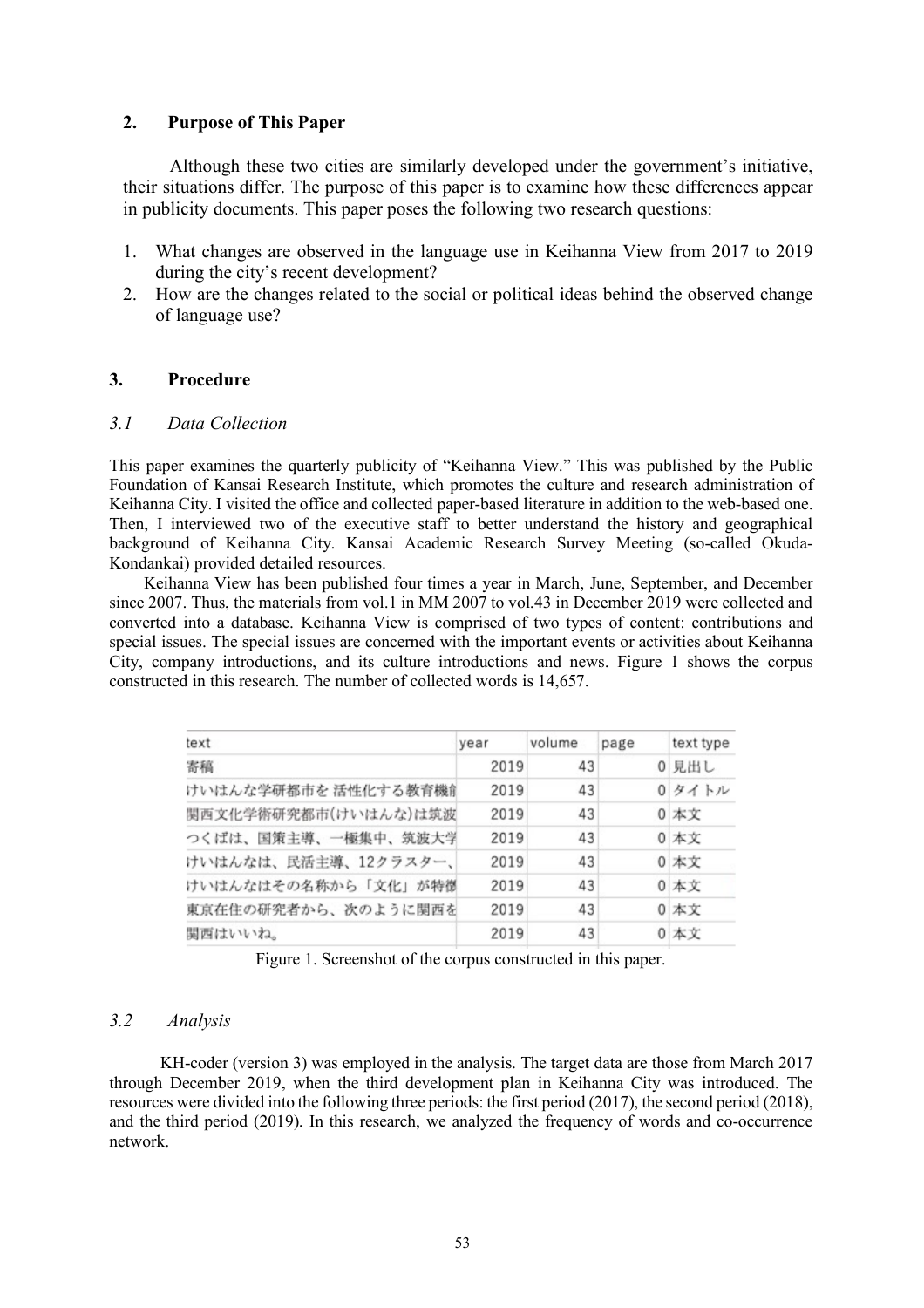## **4. Result and Discussion**

## *4.1 Descriptive Result*

 The result of co-occurrence network analysis is given below in Figures 2, 3, and 4 for the years 2017, 2018, and 2019, respectively.



Figure 2. Cooccurrence network for 2017.



Figure 3. Cooccurrence network for 2018.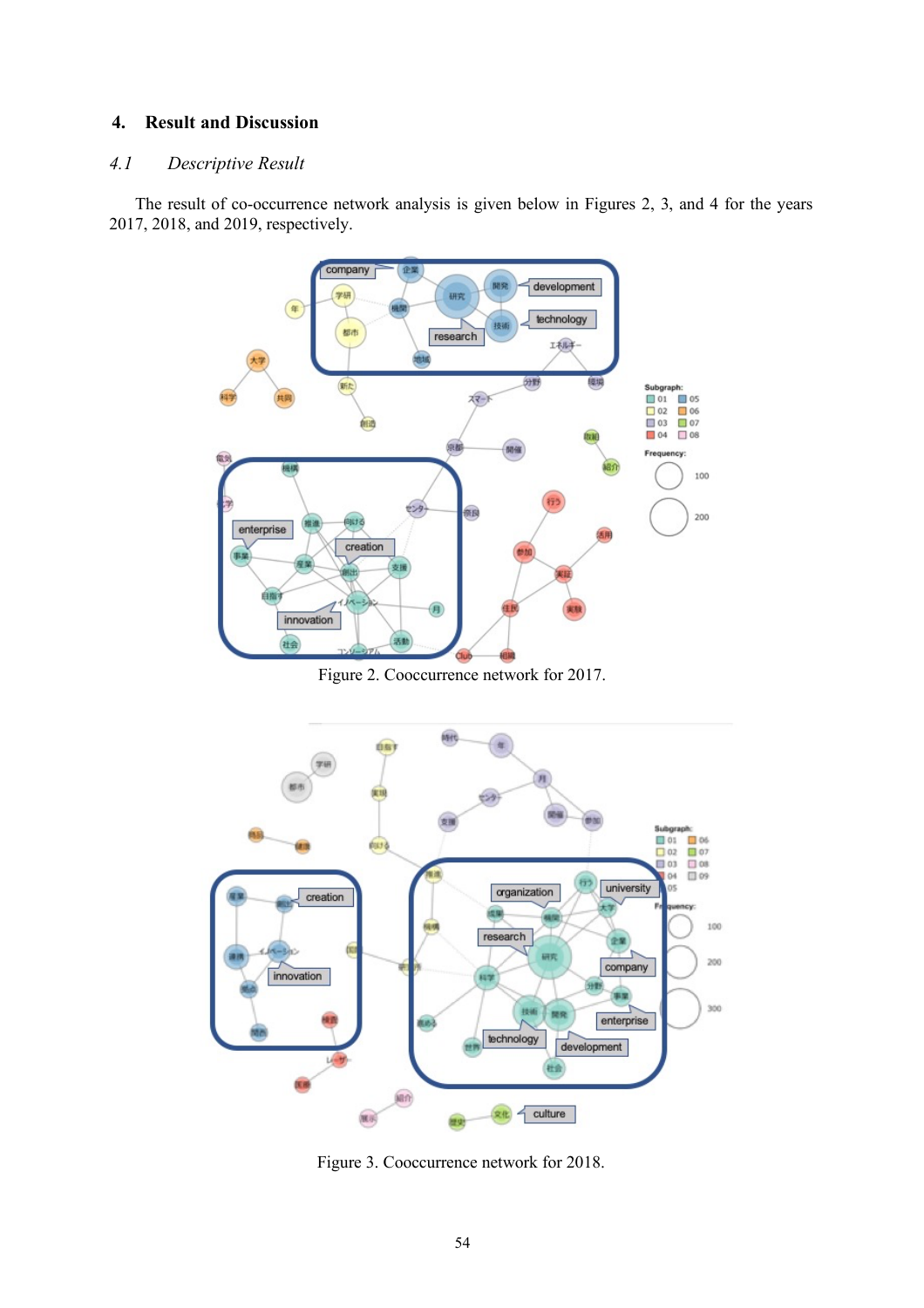

Figure 4. Cooccurrence network for 2019.

As shown above, there are some word clusters, which we call "islands," and changes are observed in the size and constituents of each island. In 2017, the biggest island is the one whose central word is "research," and the second is "innovation." The clear change from 2017 to 2018 is that the range and number of constituents became larger and more integrated; in 2017, the constituents of the "research" island were "company," "technology," and "development," whereas in 2018, more words such as "university," "organization," etc., appeared in the "research" island. The second biggest "innovation" island became smaller and some words like "enterprise" moved into the "research" island. This observation implies that the change of language use changed the way that the "research" area has become larger and more integrated, as is expected from the policy depicted in the Act.

 Then, in 2019, these two independent islands were merged into one big "research" and "innovation" island, as shown in Figure 4. In addition, the island became increasingly nested and combined with a lot of other related words. This is also considered an expected reflection of the Action Plan, which states that the city should be highly integrated to become a "science city."

 Note that the frequency of words is generally equal between years, as shown below in Tables 1, 2, and 3 for the years 2017, 2018, and 2019, respectively.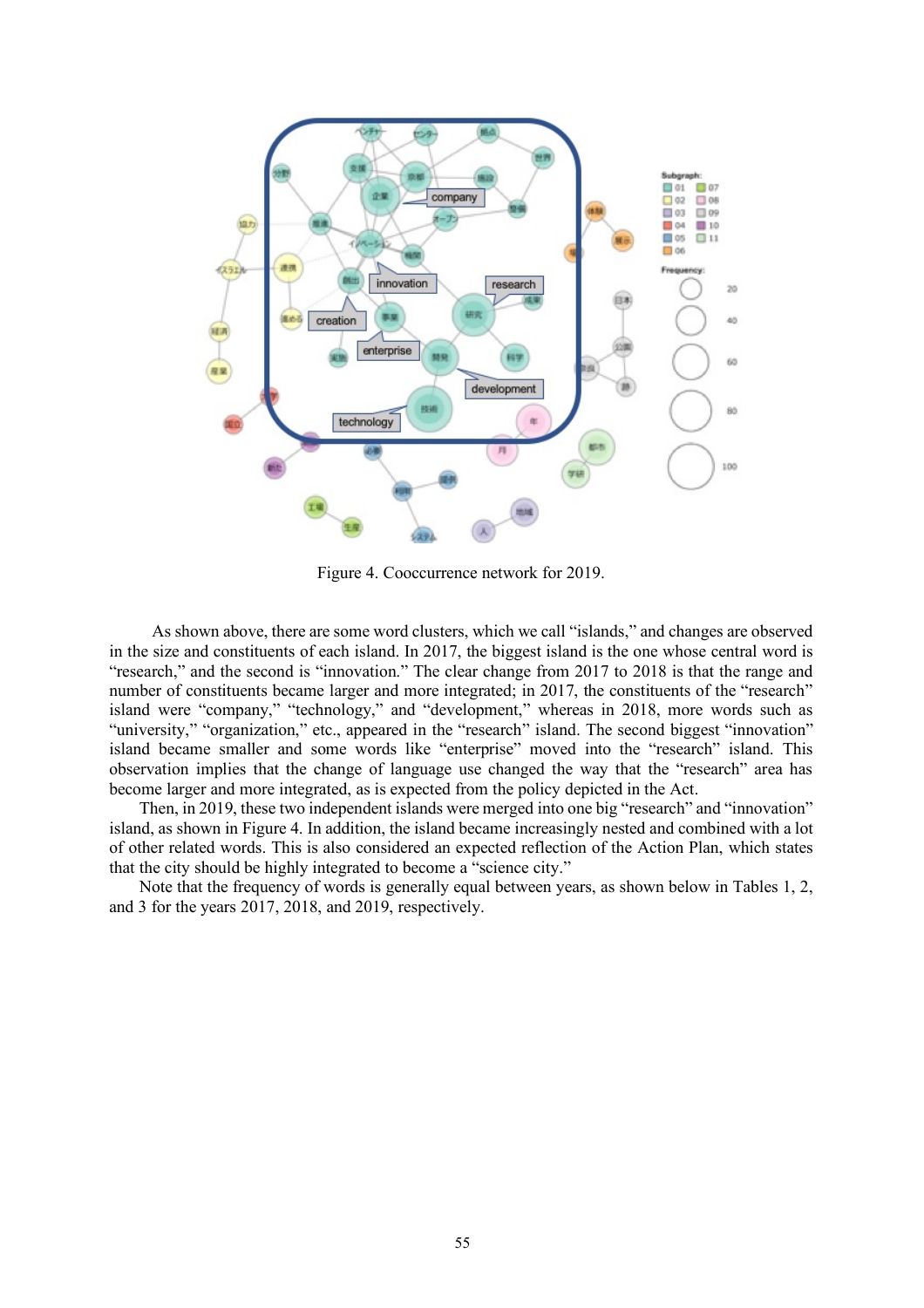| word (original) | translated English | raw frequency | rel frequency              |
|-----------------|--------------------|---------------|----------------------------|
| 研究              | research           | 276           | 6.402                      |
| 開発              | development        | 152           | 3.526                      |
| 技術              | technology         | 146           | 3.387                      |
| 企業              | company            | 94            | 2.180                      |
| 機関              | organization       | 53            | 1.229                      |
| 地域              | region             | 41            | 0.951                      |
| イノベーション         | innovation         | 72            | 1.670                      |
| 機構              | facility           | 38            | 0.881                      |
| 推進              | promotion          | 55            | 1.276                      |
| 事業              | enterprise         | 59            | 1.369                      |
| 産業              | industry           | 51            | 1.183                      |
| 創出              | creation           | 45            | 1.044                      |
| 支援              | support            | 68            | 1.577                      |
| 社会              | society            | 55            | 1.276                      |
| コンソーシアム         | consortium         | 36            | 0.835                      |
| 活動              | activity           | 67            | 1.554                      |
|                 |                    |               | $(N = 4211$ nor 100 words) |

## Table 1: List of Words on the Related Islands in 2017

(N = 4311, per 100 words)

Table 2: List of Words on the Related Islands in 2018.

|    | word (original) | translated English | raw frequency | relative frequency |
|----|-----------------|--------------------|---------------|--------------------|
| 研究 |                 | research           | 365           | 6.265              |
| 技術 |                 | technology         | 198           | 3.399              |
| 開発 |                 | development        | 189           | 3.244              |
| 科学 |                 | science            | 113           | 1.940              |
| 企業 |                 | company            | 102           | 1.751              |
| 社会 |                 | society            | 85            | 1.459              |
| 機関 |                 | organization       | 75            | 1.287              |
| 事業 |                 | enterprise         | 74            | 1.270              |
| 世界 |                 | world              | 65            | 1.116              |
| 大学 |                 | university         | 63            | 1.081              |
| 分野 |                 | field              | 61            | 1.047              |
| 成果 |                 | outcome            | 48            | 0.824              |
| 連携 |                 | cooperation        | 113           | 1.940              |
|    | イノベーション         | innovation         | 88            | 1.510              |
| 産業 |                 | industry           | 68            | 1.167              |
| 拠点 |                 | base               | 54            | 0.927              |
| 関西 |                 | Kansai             | 53            | 0.910              |
| 創出 |                 | creation           | 52            | 0.893              |

(N = 5826, per 100 words)

# Table 3: List of Words on the Related Islands in 2019.

| word (original) | translated English | raw frequency | relative frequency                                               |
|-----------------|--------------------|---------------|------------------------------------------------------------------|
| 研究              | research           | 225           | 4.978                                                            |
| 技術              | technology         | 161           | 3.562                                                            |
| 開発              | development        | 117           | 2.588                                                            |
| 企業              | company            | 114           | 2.522                                                            |
| 京都              | Kyoto              | 87            | 1.925                                                            |
| 支援              | support            | 70            | 1.549                                                            |
| イノベーション         | innovation         | 69            | 1.527                                                            |
| 事業              | enterprise         | 65            | 1.438                                                            |
| 科学              | science            | 55            | 1.217                                                            |
| センター            | center             | 45            | 0.996                                                            |
| 推進              | promotion          | 45            | 0.996                                                            |
| 拠点              | base               | 43            | 0.951                                                            |
| 機関              | organization       | 43            | 0.951                                                            |
| 創出              | creation           | 41            | 0.907                                                            |
| 施設              | faculty            | 37            | 0.819                                                            |
| 世界              | world              | 35            | 0.774                                                            |
| オープン            | open               | 35            | 0.774                                                            |
| 整備              | maintenance        | 33            | 0.730                                                            |
| 成果              | outcome            | 32            | 0.708                                                            |
| ベンチャー           | venture            | 25            | 0.553                                                            |
| 分野              | field              | 25            | 0.553                                                            |
| 実施              | implementation     | 18            | 0.398<br>$\sim$ $\times$<br>$\sim$ $  -$<br>$\sim$ $\sim$ $\sim$ |

(N = 4520, per 100 words)